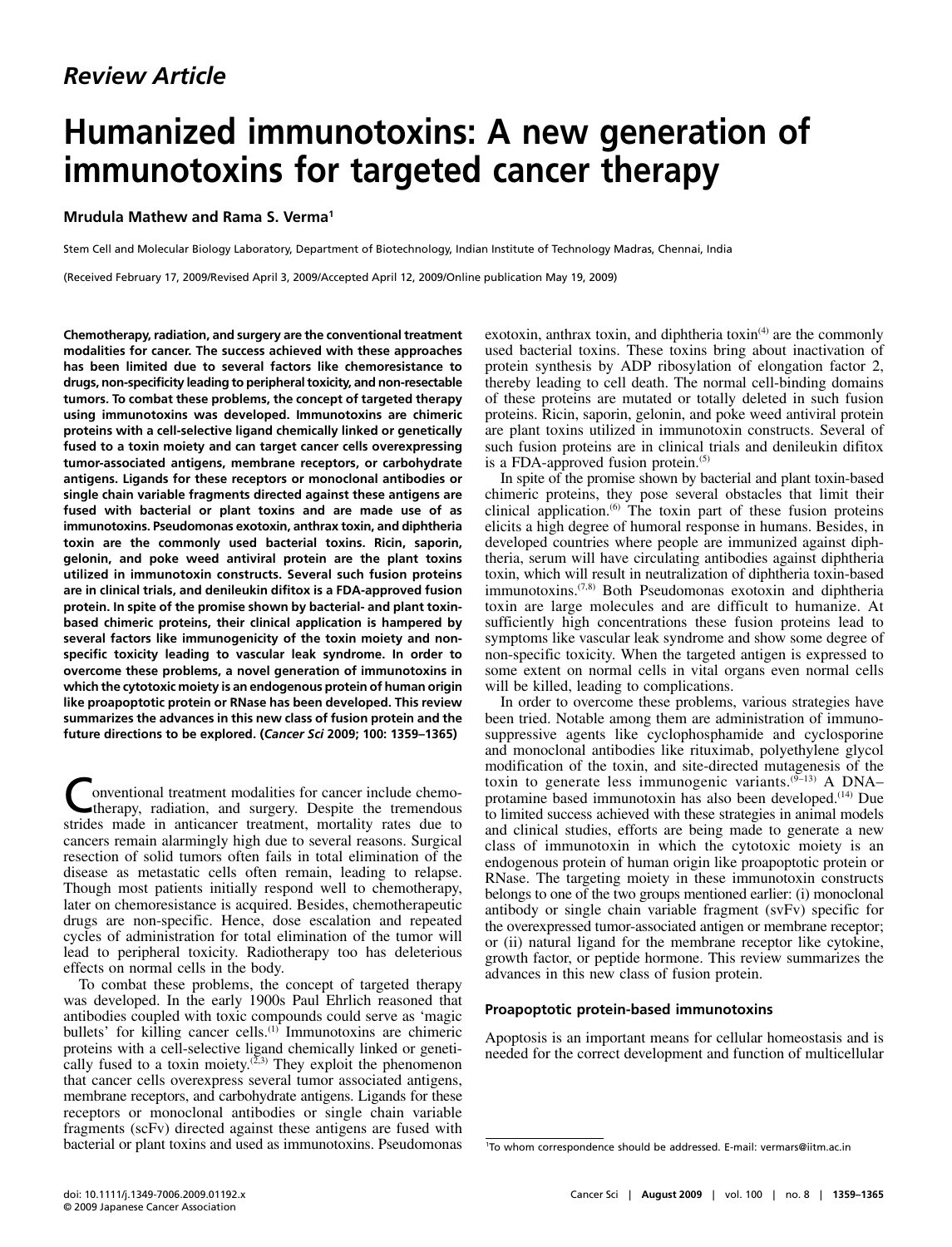organisms.(15) Cells undergo apoptosis in response to stimuli like irradiation, anticancer drugs, and growth factor deprivation. Caspases that are serine proteases are the major executioners of apoptosis and they get activated by two separate pathways: the death receptor (extrinsic) pathway and mitochondrial (intrinsic) pathway. The former is initiated by the engagement of transmembrane death receptors (Fas, tumor necrosis factor [TNF] receptor, and TNF-related apoptosis-inducing ligand [TRAIL] receptor) by their corresponding ligands. Ligand binding leads to receptor trimerization and activation of membrane proximal caspases (caspase 8 or caspase 10), which in turn cleave and activate other effector caspases like caspase 3 and caspase 7. These caspases in turn cleave various cellular substrates, bringing about cellular disassembly. In the intrinsic pathway, caspase 8 cleaves the Bcl-2 family protein Bid, which then inserts into the mitochondrial membrane evoking release of cytochrome *c*. Cytochrome *c* released from the mitochondrial intermembrane space to the cytoplasm complexes with apoptotic protease activating factor-1 and procaspase-9 to form the apoptosome, which in return induces activation of caspase 9 and thereby initiates the apoptotic cascade.

Aberrations in the apoptotic mechanisms lead to diseases like cancer.<sup>(16,17)</sup> In cancer the proteins involved in induction of apoptosis are mutated or non-functional leading to a reduced sensitivity toward apoptosis. In some cases, the antiapoptotic proteins are upregulated. Hence, it is of therapeutic interest to design chimeric proteins that selectively target cancer cells and tip the balance of cellular fate toward apoptosis. Endogenous proteins that have distinct roles in apoptotic pathways are fused with cytokines, peptide hormones, or antibody fragments to produce chimeric proteins with anticancer activity. Following are the major proapoptotic proteins utilized for this purpose.

**Bcl-2 family proteins.** The Bcl-2 family, the best-characterized protein family involved in the regulation of apoptosis, is divided into two groups: the antiapoptotic proteins such as Bcl-2 and  $Bel_{x,L}$ ; and the proapoptotic proteins, which include Bax and Bak.<sup>(18,19)</sup> The former prevents apoptosis by sequestering proforms of the caspases or by inhibiting the release of mitochondrial apoptotic factors into the cytoplasm. The latter after oligomerization acts on mitochondrial permeability transition pores and induces the release of mitochondrial apoptotic factors into the cytoplasm. Among the prodeath members, Bak and Bax have been categorized as the key regulators of cytochrome  $c$  release.<sup>(20,21)</sup> Other prodeath members, mainly BH3-only proteins, are thought to directly induce Bak–Bax oligomerization or to antagonize the antideath Bcl-2 members, and are regulated by caspases. The antiapoptotic Bcl-2 members prevent mitochondrial protein release by interacting with and inhibiting both Bak–Bax and BH3-only proteins. The apoptotic function of Bik, Bax, and Bak was exploited to form Interleukin-2-Bax  $(IL-2-Bax)^{(22)}$  and Gonadotropin-releasing Hormone-Bik-Bax-Bak (GnRHBik–  $Bax-Bak$ <sup>(23)</sup> chimeras, which were found to be specifically cytotoxic to cancers expressing the corresponding receptor.

**DNA fragmentation factor 40.** DNA fragmentation factor (DFF) 40 or caspase-activated DNase is a nuclease that acts downstream in the apoptotic cascade. *In vivo* it is found attached to its inhibitor  $DFF45$  or inhibitor of CAD.<sup>(24)</sup> Upon activation by caspase 3 or granzyme B, DFF40 is translocated to the nucleus where it brings about cleavage of internucleosomal DNA, leading to apoptosis.(25) GnRH was genetically fused to DFF40 and the partially purified chimeric protein was found to be cytotoxic to adenocarcinoma cell lines, which are GnRHR positive.<sup>(26)</sup>

**Granzyme B.** Granzymes are serine proteases present along with perforins in the cytoplasmic granules of natural killer cells and cytotoxic T lymphocytes. Binding of the cytotoxic T lymphocytes to a virus-infected cell or transformed cell results in transmembrane pore formation in the target cell by perforins and granzyme entry into the cell by the granule exocytose pathway. Granzyme release into the cell is triggered by perforin when it perforates the granzyme endosomal membrane. Five granzymes (A, B, H, M, and tryptase) have been identified in humans, of which granzyme B is the most potent. It cleaves substrates at key aspartic acid residues. It cleaves several procaspases and also caspase substrates like inhibitor of CAD. It also cleaves the protein Bid, involved in altering the mitochondrial membrane permeability, and thus plays a major role in inducing apoptosis.<sup> $(27-29)$ </sup> This apoptosis-inducing activity of granzyme B was redirected to eliminate cancer cells by fusing it with ligands like vascular endothelial growth factor, $(30)$  transforming growth factor  $\alpha$ , and scFv specific for the membrane antigens ErbB2<sup>(31)</sup> and gp240.(32) The chimeric proteins were found to be cytotoxic and gave rise to characteristic apoptotic features like DNA laddering and cytochrome *c* release from mitochondria in the target cells.

**Tumor necrosis factor-related apoptosis-inducing ligand.** TRAIL is a member of the TNF super family and is involved in the elimination of cancer cells and virus-infected cells by T cells and natural killer cells.<sup>(33,34)</sup> TRAIL is expressed as a homotrimeric type 2 transmembrane protein or as its proteolytic product, which is soluble TRAIL (sTRAIL). TRAIL has been found to bind to five receptors: death receptor 4 (DR4/TRAIL-R1), death receptor 5 (DR5/TRAIL-R2), decoy receptors DcR1 and DcR2 and also the soluble receptor osteoprotegrin.(35) The binding of TRAIL to DR4 or DR5 recruits caspase 8 via Fas-Associated protein with Death Domain (FADD), leading to the formation of death-inducing signaling complex and the subsequent caspasemediated apoptosis.<sup>(36,37)</sup> TRAIL activity is modulated mainly by low-affinity binding to the decoy receptors, which lack the death domain.(38) TRAIL has been found to show selective toxicity toward tumor cells.<sup>(39)</sup> It is presumed that it is due to the overexpression of TRAIL receptors in tumor cells or the high rate of expression of decoy receptors in normal cells. These attractive properties led to the development of several therapeutics targeting TRAIL receptors. These include recombinant sTRAIL, agonistic antibodies and gene therapy agents that express TRAIL.

The efficacy of antibody-based therapies is often hampered as the tumor cells adopt tactics such as target antigen shedding and masking to escape immune surveillance. Target antigen expression may be downregulated due to therapy. In this context, therapeutic strategies that bring about bystander effects are important. A promising strategy that has been developed uses TRAIL-based immunotoxins that target cancer cells overexpressing growth factor receptors and bring about the bystander effect. The bystander effect is based on the principle that targeted tumor cells are not only eliminated, but are also exploited to convey a therapeutic effect toward neighboring tumor cells that lack expression of the target antigen. Three chimeric proteins, scFv54– sTRAIL, scFv425–sTRAIL, and scFvCD7–sTRAIL, which target epithelial glycoprotein-2, epidermal growth factor receptor, and  $\overline{CD7}$ -positive cancer cells, respectively, have been developed.<sup>(40–43)</sup> All three of the proteins after binding to their target cells could effectively get rid of nearby target cells lacking the target antigen by crosslinking the agonistic TRAIL receptors on them.

This attractive feature makes sTRAIL-based immunotoxins worthy of consideration as a substitute for existing targeted therapies.

**FASL.** Fas-ligand (FASL) is an effector molecule involved in the death pathway of apoptosis induction. To exploit this property, several FASL agonists like anti-FAS antibodies and multimeric soluble forms of FASL were developed. In spite of their tumoricidal activity toward cell lines and primary tumors, their clinical application in humans was not possible as they were found to be lethal to mouse models. $(44,45)$  It was discovered that oligomeric, multimeric, and aggregated forms of FASL in recombinant souble FASL (sFASL) preparations lead to systemic toxicity whereas a homotrimeric form showed toxicity only upon selective targeting to a tumor cell. $(46)$  Hence, fusion proteins using this form of sFASL were tried for. sFASL was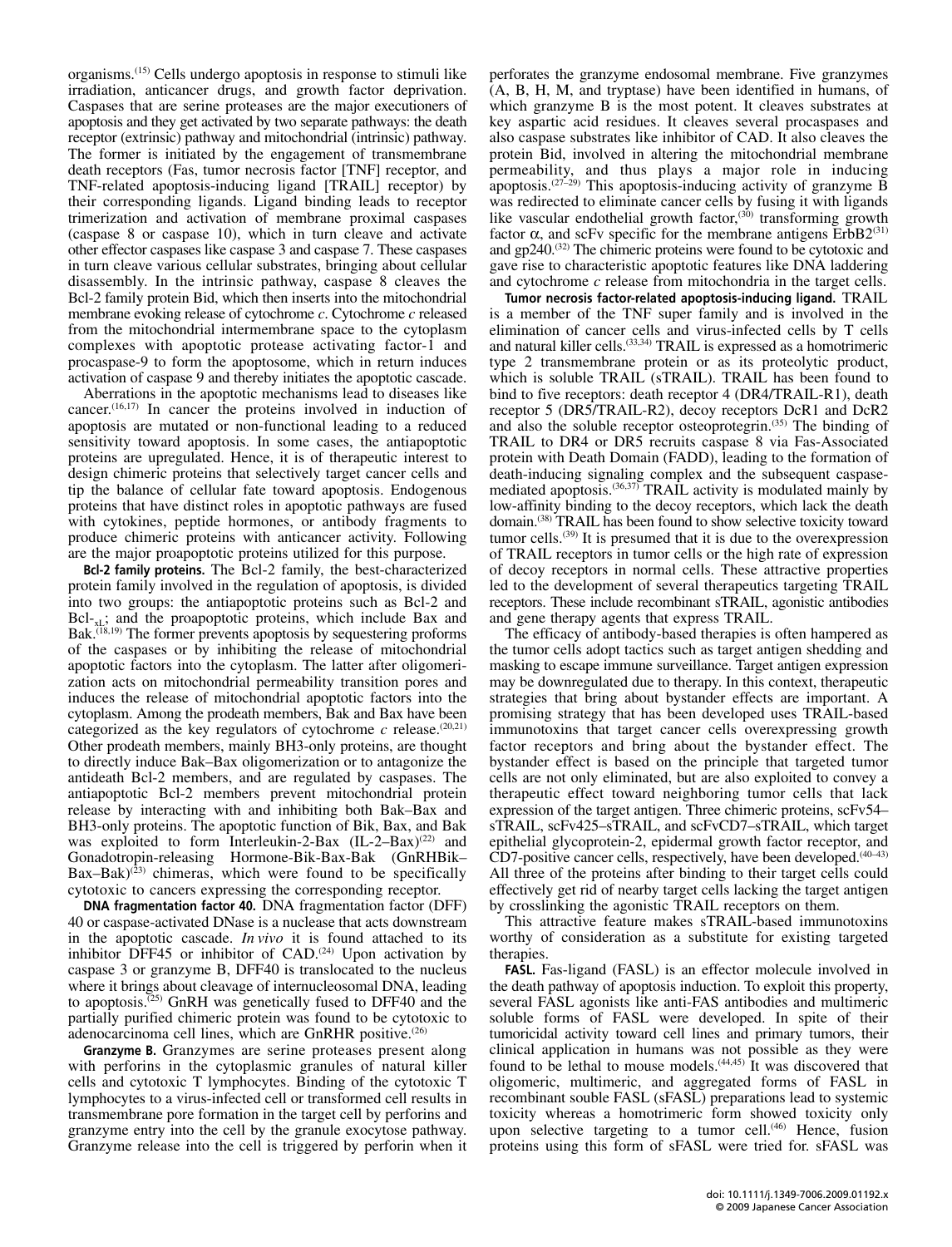**Table 1. Proapoptotic protein-based immunotoxins, their effector and targeting moieties, and respective cellular targets**

| Immunotoxin      | Cytotoxic moiety | Targeting moiety | Target                            | Reference |
|------------------|------------------|------------------|-----------------------------------|-----------|
| $IL-2-Bax$       | Bax              | $IL-2$           | CTCL, renal cell cancer, melanoma | 22        |
| GnRH-Bik-Bax-Bak | Bik-Bax-Bak      | GnRH             | Adenocarcinomas                   | 23        |
| GnRH-DFF40       | DFF40            | GnRH             | Adenocarcinomas                   | 26        |
| $GrB-VEGF121$    | Granzyme B       | <b>VEGF</b>      | Solid tumors                      | 30        |
| GrB5             | Granzyme B       | Anti-ErbB2 scFv  | Epithelial cell tumors            | 31        |
| GrB-scFVMEL      | Granzyme B       | Anti-gp240 scFV  | Melanoma                          | 32        |
| scFv54-sTRAIL    | <b>STRAIL</b>    | Anti-EGP2 scFv   | Colorectal, breast carcinomas     | 40        |
| scFv425-sTRAIL   | <b>sTRAIL</b>    | Anti-EGFR scFv   | Squamous cell carcinomas          | 41.42     |
| ScFvCD7-sTRAIL   | <b>STRAIL</b>    | Anti-CD7scFV     | Leukemias                         | 43        |
| ScFvCD7-FASL     | FASL             | Anti-CD7scFV     | Leukemias                         | 47        |

TCL, Cutaneous T cell lymphoma; DFF, DNA fragmentation factor; EGFR, Epidermal growth factor receptor; EGP, Epithelial glyco protein; FASL, Fas ligand; GnRH, Gonadotropin-releasing hormone; GrB, granzyme B; IL, Interleukin; scFVMEL, Single chain fragment variable targeting the melanoma gp240 antigen; sTRAIL, soluble TRAIL; TRAIL, tumor necrosis factor-related apoptosis-inducing ligand; VEGF, Vascular endothelial growth factor.



**Fig. 1.** Mechanism of action of proapoptotic protein-based immunotoxins. The immunotoxin binds to the cancer cell by means of its targeting domain and undergoes internalization. It is released into the cytoplasm from the endosome and the receptor is degraded or recycled back to the surface. From the cytosol, it embarks upon specific pathways depending on the constituent cytoxic moiety. (1) Conjugates with DNA fragmentation factor (DFF) 40 moves to the nucleus by means of its nuclear localization signal, binds to DNA, and cleaves it. Damaged DNA serves as an apoptotic signal resulting in cytochrome *c*

genetically fused to anti-CD7  $\text{scFv}^{(47)}$  and was found to be highly toxic to CD7<sup>+</sup> T-cell acute lymphoblastic leukemia (T-ALL) and acute myeloblastic leukemia (AML) cell lines (Table 1; Fig. 1).

The results obtained with all these apoptotic protein-based immunotoxins are encouraging. As all of the above-mentioned chimeric proteins are of human origin, they are expected to display reduced immunogenicity in human recipients. Besides, as target cells are killed via induction of apoptosis, systemic damage is unlikely. The apoptotic cells shrink and condense, whereas the organelles and plasma membrane maintain their integrity. The dead cells are rapidly engulfed by macrophages

*c*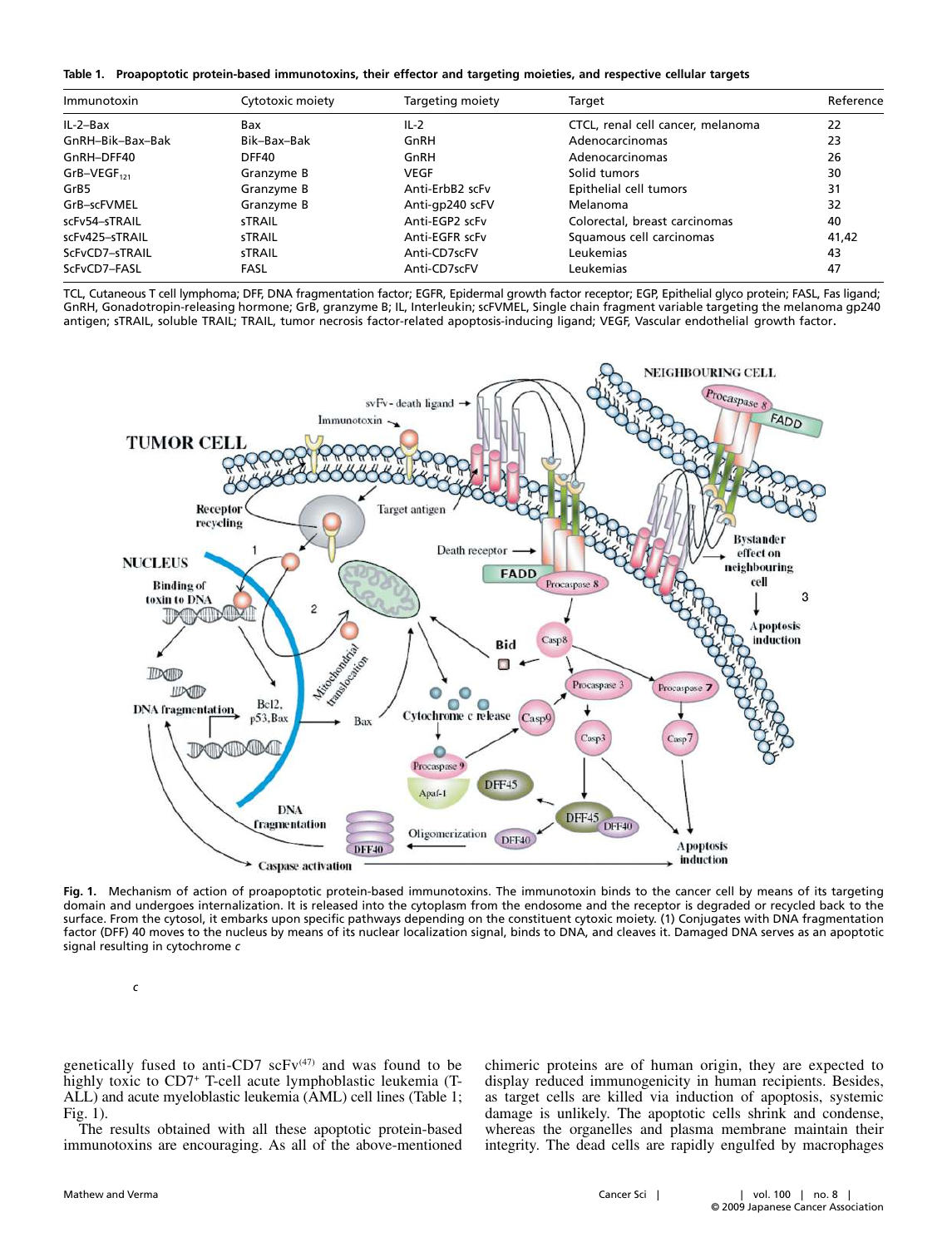and are eliminated before any of their contents can leak outside to cause a systemic response. Thus, targeted apoptosis inducing chimeric proteins should open new avenues in the battle against cancer.

**RNase-based immunotoxins.** Standard anticancer drugs like doxorubicin and cisplatin exert their cytotoxic effects by damaging DNA. The damaged DNA serves as a death signal for the cells to undergo apoptosis. But limited success has been achieved in the clinical management of many cancers due to chemoresistance exhibited by them. Numerous genetic and epigenetic changes in the cancer cell lead to chemoresistance. Intrinsic DNA repair mechanisms as well as non-functional tumor suppressor protein p53 lead to cancer cells that can resist these drugs and survive and metastasize. Hence, chimeric proteins that bring about RNA damage and induce apoptosis without the involvement of p53 are attractive alternatives to standard DNA-damaging anticancer drugs.

Ribonucleases can be considered as toxins due to their inherent ability to degrade RNA and thus causing cell death via inhibition of protein synthesis. Bacterial RNases like binase from *Bacillus intermedius*, the fungal RNase α-sarcin from *Aspergillus giganteus*, the amphibian RNase ranpirnase or onconase from *Rana pipiens* and bovine semen RNase were found to be cytotoxic.<sup>(48)</sup> It is safe to assume that the ripples of degradation of RNA are felt beyond the protein synthesis machinery as RNA is also present in other cellular components such as signal recognition particles involved in directing proteins to the endoplasmic reticulum. Due to this and the regulatory role played by small non-coding RNA, any cleavage of RNA might result in altered gene expression. The success achieved in the ongoing clinical trials with onconase $(49,50)$  in the treatment of human mesotheliomas sparked off interest in the possible use of endogenous RNases in immunotoxin conjugates. $(51)$ 

Ribonucleases constitute a large superfamily spread across several species. Human RNases are encoded by at least eight different genes out of which five (RNases 1–5) have been identified at the protein level. In addition to being ribonucleolytic, these are involved in a plethora of physiological activities like antitumor, antibacterial, antiviral, antihelminthic, and angiogenic activities. RNases of human origin utilized in immunotoxin constructs are described below.

**Human pancreatic RNase1.** This enzyme is present in low levels in the pancreas and in other organs and body fluids. In contrast, its bovine homolog is secreted in large amounts by the pancreas.(52) This hints that human pancreatic RNase does not play much of a role in digestion. The mature protein comprises 128 amino acids preceded by a 28-amino acid signal peptide and exhibits differential post-translational processing based on tissue of origin.(53) It is devoid of any inherent toxicity and has not been attributed with any of the physiological activities characteristic of other RNases. On the other hand, it undergoes internalization and displays cell-killing ability when fused with ligands or antibody fragments specific for overexpressed membrane receptors. These attractive features led to the development of several immunoRNases with human pancreatic RNase1 as the cell-killing moiety.(54–58)

**RNase2 or eosinophil-derived neurotoxin.** This enzyme is present predominantly in eosinophils and in organs like the spleen and liver.<sup>(59)</sup> The mature protein is composed of 134 residues and is synthesized as a preprotein with a 27-amino acid leader peptide. Its primary structure bears 35% identity with that of RNase1 and 67% identity with RNase3. Eosinophil-derived neurotoxin (EDN) is reported to be several-fold catalytically more active than RNase3. This enzyme exhibits neurotoxic properties and is capable of inducing the Gordon phenomenon in rabbits.<sup>(60)</sup> EDN also has antihelminthic and antiviral properties that are linked to its ribonucleolytic activity. EDN has been used as a ribonucleolytic partner in an immunoRNase, targeting leukemic cell lines with overexpression of transferrin receptor.<sup>(61)</sup> Although the results obtained are encouraging it is not known whether the neurotoxic activity of EDN will be a setback for its therapeutic use.

**RNase3 or eosinophil cationic protein.** Eosinophil cationic protein (ECP) is present in the large granules of eosinophils and the mature protein is made up of 133 amino acids. It is antihelminthic, neurotoxic, and has been attributed with *in vitro* antibacterial activity. ECP is the most stable among all human  $RNases^{(62)}$  and is markedly different from other RNases in its ability to inhibit growth of a variety of cell lines.(63) These desirable features make ECP a promising partner in RNase chimeras for therapeutic use in cancers.<sup>(61)</sup>

**RNAse5 or angiogenin.** Angiogenin is a 14-kDa plasma protein with both angiogenic and ribonucleolytic activities and has 65% homology with RNase A.<sup>(64,65)</sup> Angiogenin levels in serum are often used as indicators of the progression of several cancers.(66–68) Though not cytotoxic by itself, it exhibits cytotoxicity when fused with a ligand and internalized upon binding. It can abolish cellular protein synthesis by hydrolyzing cellular tRNA. Though the principal role of angiogenin is angiogenesis, due to its tRNase activity in serum, it is speculated that it forms part of the host defense system. Several immunoRNases that make use of the ribonucleolytic property of angiogenin have been made for selective destruction of cancer cells (Table 2; Fig. 2).<sup> $(69-71)$ </sup>

Human RNase-based immunotoxins could be used to circumvent the problems of non-specific toxicity and immunogenicity associated with bacteria- or plant-based toxins. Although the majority of them are less potent *in vitro* in comparison to their counterparts using plant- or bacteria-based toxins, they seem to be less toxic to animals and may selectively kill target cells *in vivo* at safer doses. The rate of protein synthesis inhibition by ricin- and diphtheria toxin-based conjugates increases proportional to the square root of the toxin concentration. This might lead to a reduced log kill of target cells. In RNase conjugates there is a linear relationship between the rate of protein synthesis inhibition and toxin concentration, which is advantageous for attaining an increased log cell kill.

#### **Concluding remarks**

Though *in vitro* and *in vivo* efficacy studies done using humanized immunotoxins appear promising, we should exercise caution in avoiding an overstated interpretation of the results. It is a well-known fact that drugs that kill cancer cells in tissue culture often fail to act on the same cells when grown as a tumor in animal models. Cancer cell lines are not true representatives of the parent tumors from which they are derived. They are made up of rapidly dividing identical cells whereas tumors are made up of heterogeneous populations of cells whose characteristics are decided by the tumor microenvironment. Cell lines might show altered properties due to prolonged culture and hence a heightened response to anticancer drugs.

Animal models with human xenografts are also intrinsically flawed due to various reasons and hence drugs proven to be effective in preclinical *in vivo* models may give disappointing results in clinical trials. In spite of the great deal of homology between the mouse and human genomes, there remains the fact that mice are not humans. A human tumor xenograft transplant is located in a murine environment, which will influence its sensitivity to chemotherapeutic drugs. The blood supply and neovascularization is provided by the host; the stroma is murine. Ideally the tumor should be located in an orthotopic position as growth properties of a tumor may differ in different locations. As orthotopic transplantation is technically difficult, researchers often go for subcutaneous sites, which have reduced metastatic potential. Certain biological mechanisms like replicative senescence and apoptosis are not perfectly conserved in mice and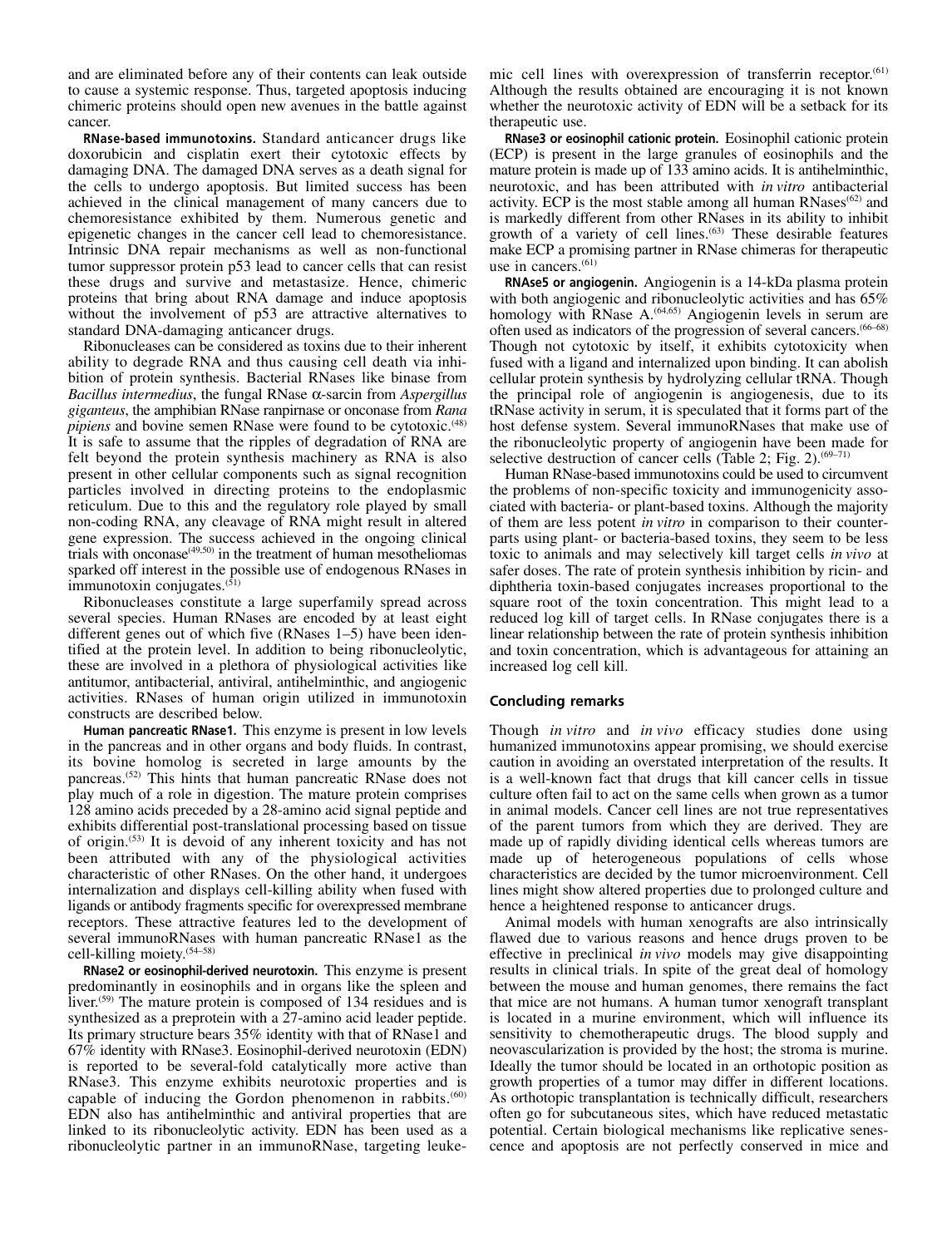|                      |                               |                         | Ovary, lung, breast carcinoma | 58 |
|----------------------|-------------------------------|-------------------------|-------------------------------|----|
| EDN-scFv             | Eosinophil derived neurotoxin | Anti-TFRC scFv          | Carcinomas, sarcoma           | 61 |
| ECP-scFv             | Eosinophil cationic protein   | Anti-TFRC scFv          | Carcinomas, sarcoma           | 61 |
| Ang-EGF              | Angiogenin                    | Epidermal growth factor | Squamous cell carcinoma       | 69 |
| CH <sub>2</sub> -Ang | Angiogenin                    | Anti-TFRC scFv          | Carcinomas, sarcoma           | 70 |
| Ang-CD30             | Angiogenin                    | CD30 ligand             | Hodgkin's lymphoma            | 71 |





Mechanism of action of RNase-based immunotoxins. Upon binding to the target antigen or receptor, the immunotoxin undergoes receptor-mediated endocytosis. From the acidic compartment of the endosome, immunotoxin is released into the cytoplasm whereas the receptor is either degraded in the endosome or recycled back to the cell surface. The released conjugate degrades tRNA (as in the case of angiogenin-based proteins) or other RNA targets. Degraded RNA leads to protein synthesis inhibition and cell death and also serves as an apoptotic signal to mitochondria, triggering apoptosis.

humans. These differences might contribute to the heightened sensitivity to anticancer drugs exhibited by animal models.

A critical factor that determines the success of an immunotoxin in terms of its specificity and cytotoxicity is the antigen that it targets. Ideally, the target antigen should be exclusive for tumor cells and should be capable of mediating internalization after immunotoxin binding. But tumor-specific antigens are rare or non-existent. Hence, the only alternative is to target antigens that are significantly overexpressed on tumor cells so that peripheral toxicity is limited. If the tumor cells express some antigenic variants that are absent on normal cells, monoclonal antibodies specific for the variants can be designed and used in immunotoxin constructs. With the advent of technologies like laser capture microscopy and DNA microarray an enormous chunk of data regarding gene expression in cancer cells is being

generated. Hence we can remain hopeful that novel antigens that can be targeted for anticancer therapies will be identified. The cytotoxicity of proapoptotic protein-based immunotoxins largely depends on the sensitivity of cells to apoptosis. Many cancer cells develop resistance to apoptosis by mechanisms like inactivation of p53, and upregulation of inhibitors of apoptosis like BCL-2 and BCL-xL. Various small molecule inhibitors of these antiapoptotic proteins like ABT-737 have been found to be successful in sensitizing cancer cells to apoptosis. Combinatorial therapy using these small molecule inhibitors and immunotoxins should be the strategy adopted to eliminate cancer cells.

Endosomal sequestration of drugs is a factor that significantly curtails the availability of anticancer drugs for their cellular target and thereby their cytotoxicity. Tannock and  $\text{Lee}^{(72)}$  have demonstrated that this can be brought down by coadministration of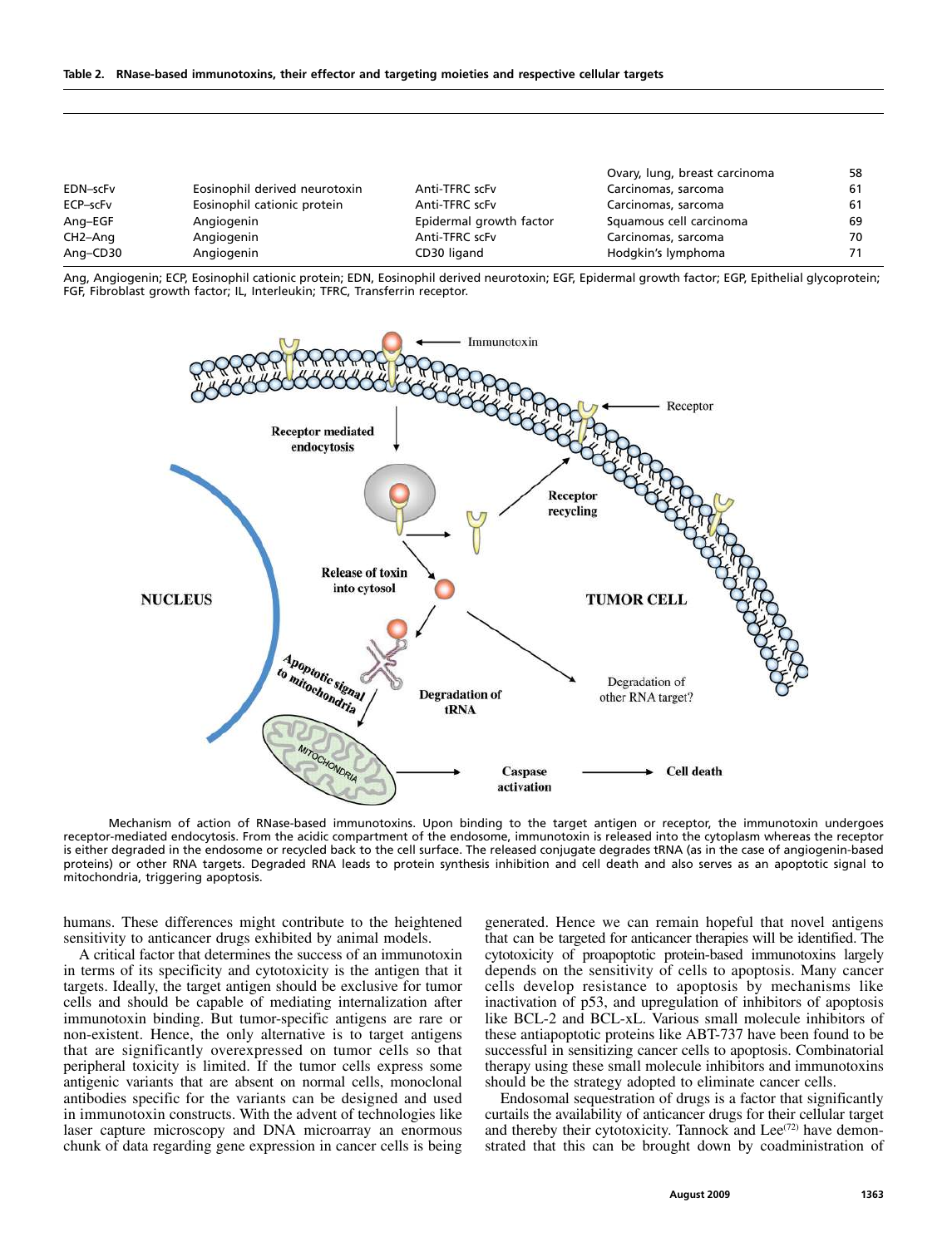basic compounds like chloroquine and omeprazole with anticancer drugs like doxorubicin. It is worth trying the same strategy with humanized immunotoxins. Yu *et al*. have developed a chimeric protein with truncated apoptosis-inducing factor as the cell-killing moiety for targeting HER2-overexpressing tumor cells.<sup>(73)</sup> This fusion protein had the translocation domain of Pseudomonas exotoxin for facilitating cytosolic release. This protein could kill HER2-positive cells in culture as well as mouse models bearing human xenografts. In order to reduce the bacterial segments and thus the immunogenicity, they went on to develop granzyme B– caspase 3-containing immunoproapoptotic conjugates with synthetic or bacteria-derived furin-sensitive sequences.<sup>(74)</sup> These proteins effectively induced cell death and reduced tumor size in animal models. Thus we can conclude that incorporation of furinsensitive sequences in humanized immunotoxins is a good strategy for yielding efficacious proteins with sparse immunogenicity.

*In vitro* studies have proven that proper intracellular routing to the cytosol and resistance to inhibition by ubiquitous RNase

#### **References**

- 1 Ehrlich P. The relationship existing between chemical constitution, distribution, and pharmacological action. In: Himmelweite F, Marquardt M, Dale H, eds. *The Collected Papers of Paul Ehrlich*. London: Pergamon Press, 1956; 596–618.
- 2 Pastan I. Targeted therapy of cancer with recombinant immunotoxins. *Biochim Biophys Acta* 1997; **1333**: C1–C6.
- 3 Krietman RJ. Immunotoxins for targeted cancer therapy. *AAPS J* 2006; **8**: 532–51.
- 4 Potala S, Sahoo SK, Verma RS. Targeted therapy of cancer using diphtheria toxin-derived immunotoxins. *Drug Discov Today* 2008; **13**: 809–15.
- 5 Piascik P. FDA approves fusion protein for treatment of lymphoma. *J Am Pharm Assoc* 1999; **39**: 571–2.
- 6 Frankel AE. Reducing the Immune Response to Immunotoxin Commentary re R. Hassan *et al.* Pretreatment with rituximab does not inhibit the human immune response against the immunogenic protein LMB-1. *Clin Cancer Res* 2004; **10**: 16–8.
- 7 Hall PD, Virella G, Willoughby T, Atchley DH, Kreitman RJ, Frankel AE. Antibody response to DT-GM, a novel fusion toxin consisting of truncated diphtheria toxin (DT) linked to human granulocyte-macrophage colonystimulating factor (GM), during a phase I trial of patients with relapsed or refractory acute myeloid leukemia. *Clin Immunol* 2001; **100**: 191–7.
- 8 Hertler AA, Spitler LE, Frankel AE. Humoral immune response to a ricin A chain immunotoxin in patients with metastatic melanoma. *Cancer Drug Deliv* 1987; **4**: 245–53.
- 9 Oratz R, Speyer JL, Wernz JC, *et al*. Antimelanoma monoclonal antibody ricin A chain immunoconjugate (XMMME-001-RTA) plus cyclophosphamide in the treatment of metastatic malignant melanoma: results of a phase II trial. *J Biol Response Mod* 1990; **9**: 345–54.
- 10 Selvaggi K, Saria EA, Schwartz R, *et al*. Phase I/II study of murine monoclonal antibody–ricin A chain (XOMAZYMEMel) immunoconjugate plus cyclosporine A in patients with metastatic melanoma. *J Immunother* 1993; **13**: 201–7.
- 11 Siegall CB, Haggerty WG, Warner GL, *et al*. Prevention of immunotoxininduced immunogenicity by coadministration with CTLA4Ig enhances antitumor efficacy. *J Immunol* 1997; **159**: 5168–73.
- 12 Jin FS, Youle RJ, Johnson VG, *et al*. Suppression of the immune response to immunotoxins with anti-CD4 monoclonal antibodies. *J Immunol* 1991; **146**: 1806–11.
- 13 Tsutsumi Y, Onda M, Nagata S, Lee B, Kreitman RJ, Pastan I. Site-specific chemical modification with polyethylene glycol of recombinant immunotoxin anti-Tac (Fv)-PE38 (LMB-2) improves antitumor activity and reduces animal toxicity and immunogenicity. *Proc Natl Acad Sci USA* 2000; **97**: 8548–53.
- 14 Chen SY, Zani C, Khouri Y, Marasco WA. Design of a genetic immunotoxin to eliminate toxin immunogenicity. *Gene Ther* 1995; **2**: 116–23.
- 15 Elmore S. Apoptosis: a review of programmed cell death. *Toxicol Pathol* 2007; **35**: 495–516.
- 16 Jia L, Srinivasula SM, Liu FT, *et al*. Apaf-1 protein deficiency confers resistance to cytochrome c-dependent apoptosis in human leukemic cells. *Blood* 2001; **98**: 414–21.
- 17 Soengas MS, Capodieci P, Polsky D, *et al*. Inactivation of the apoptosis effector Apaf-1 in malignant melanoma. *Nature* 2001; **409**: 207–11.
- Adams JM, Cory S. Life-or-death decisions of the Bcl-2 protein family. *Trends Biochem Sci* 2001; **26**: 61–6.
- 19 Cory S, Adams JM. The Bcl2 family: regulators of the cellular life-or-death switch. *Nature Rev Cancer* 2002; **2**: 647–56.

inhibitors are the critical factors that determine the efficacy of human RNase-based conjugates. RNase conjugates with RNase residues involved in binding to RNase inhibitors mutated, showed greater cytotoxicity, generating more potent RNase-based immunotoxins. It has been proven that normally non-toxic RNases like human RNase A and angiogenin become cytotoxic when artificially routed through the Golgi apparatus in the presence of retinoic acid. Following receptor binding, the mode of internalization of the bound RNase conjugate decides its efficient release into the cytosol and therefore its cytotoxicity. Hence we can speculate that fusion of RNase inhibitor-resistant RNase variants with cellselective ligands that are trafficked efficiently into the cytosol may be an attractive strategy for developing potent immunotoxins.

#### **Acknowledgments**

We acknowledge the help rendered by Mr Dhandapani in preparing the illustrations.

- 20 Xiang J, Chao DT, Korsmeyer SJ. BAX-induced cell death may not require interleukin 1β-converting enzyme-like proteases. *Proceedings of the Natl Acad Sci USA* 1993, 14 559–63.
- 21 Jurgensmeier JM, Xie Z, Deveraux Q, Ellerby L, Bredesen D, Reed JC. Bax directly induces release of cytochrome c from isolated mitochondria. *Proc Natl Acad Sci USA* 1998; **95**: 4997–5002.
- 22 Aqeilan R, Yarkoni S, Galski HL. Interleukin 2–Bax: a novel prototype of human chimeric proteins for targeted therapy. *FEBS Lett* 1999; **457**: 271–6.
- 23 Azar Y, Galski HL. GnRH-Bik/Bax/Bak chimeric proteins target and kill adenocarcinoma cells: the general use of pro-apoptotic proteins of the Bcl-2 family as novel killing components of targeting chimeric proteins. *Apoptosis* 2000; **5**: 531–42.
- 24 Halenbeck R, MacDonald H, Roulston A, Chen TT, Conroy L, Williams LT. CPAN, a human nuclease regulated by the caspase-sensitive inhibitor DFF45. *Curr Biol* 1998; **8**: 537–40.
- 25 Woo EJ, Kim YG, Kim MS, *et al*. Structural mechanism for inactivation and activation of CAD/DDFF40 in the apoptotic pathway. *Mol Cell* 2004; **14**: 531–9.
- 26 Yehudah BA, Aqeilan R, Robashkevich D, Galski HL. Using apoptosis for targeted cancer therapy by a new gonadotropin releasing hormone–DNA fragmentation factor 40 chimeric protein. *Clin Cancer Res* 2003; **9**: 1179–90.
- 27 Shi L, Kam CM, Powers JC, Aebersold R, Greenberg AH. Purification of three cytotoxic lymphocyte granule serine proteases that induce apoptosis through distinct substrate and target cell interactions. *J Exp Med* 1992; **176**: 1521–9.
- 28 Heusel JW, Wesselschmidt RL, Shresta S, Russell JH, Ley TJ. Cytotoxic lymphocytes require granzyme B for the rapid induction of DNA fragmentation and apoptosis in allogeneic target cells. *Cell* 1994; **76**: 977–87.
- 29 Talanian RV, Yang XH, Turbow J, *et al*. Granule-mediated killing: pathways for granzyme B-initiated apoptosis. *J Exp Med* 1997; **186**: 1323–31.
- 30 Liu Y, Cheung LH, Thorpe P, Rosenblum MG. Mechanistic studies of a novel, human fusion toxin composed of vascular endothelial growth factor (VEGF) 121 and the serine protease granzyme B: directed apoptotic events in vascular endothelial cells. *Mol Cancer Ther* 2003; **2**: 949–59.
- 31 Dälken B, Giesübel U, Knauer SK, Wels WS. Targeted induction of apoptosis by chimeric granzyme B fusion proteins carrying antibody and growth factor domains for cell recognition. *Cell Death Differ* 2006; **13**: 576– 85.
- 32 Liu Y, Zhang W, Niuy T, *et al*. Targeted apoptosis activation with GrB/ scFvMEL modulates melanoma growth, metastatic spread, chemosensitivity, and radiosensitivity. *Neoplasia* 2006; **8**: 125–35.
- 33 Cleveland JL, Ihle JN. Contenders in FasL/TNF death signaling. *Cell* 1995; **81**: 479–82.
- 34 Pitti RM, Marsters SA, Ruppert S, Donahue CJ, Moore A, Ashkenazi A. Induction of apoptosis by Apo-2 ligand, a new member of the tumor necrosis factor cytokine family. *J Biol Chem* 1996; **271**: 12 687–90.
- 35 LeBlanc HN, Ashkenazi A. Apo2L/TRAIL and its death and decoy receptors. *Cell Death Differ* 2003; **10**: 66–75.
- 36 Kischkel FC, Lawrence DA, Chuntharapai A, *et al*. Apo2L/TRAILdependent recruitment of endogenous FADD and caspase-8 to death receptors 4 and 5. *Immunity* 2000; **12**: 611–20.
- 37 Sprick MR, Weigand MA, Rieser E, *et al*. FADD/MORT1 and caspase-8 are recruited to TRAIL receptors 1 and 2 and are essential for apoptosis mediated by TRAIL receptor 2. *Immunity* 2000; **12**: 599–609.
- 38 Pan G, Ni J, Wei YF, Yu G, Gentz R, Dixit VM. An antagonist decoy receptor and a death domain-containing receptor for TRAIL. *Science* 1997; **277**: 815–18.